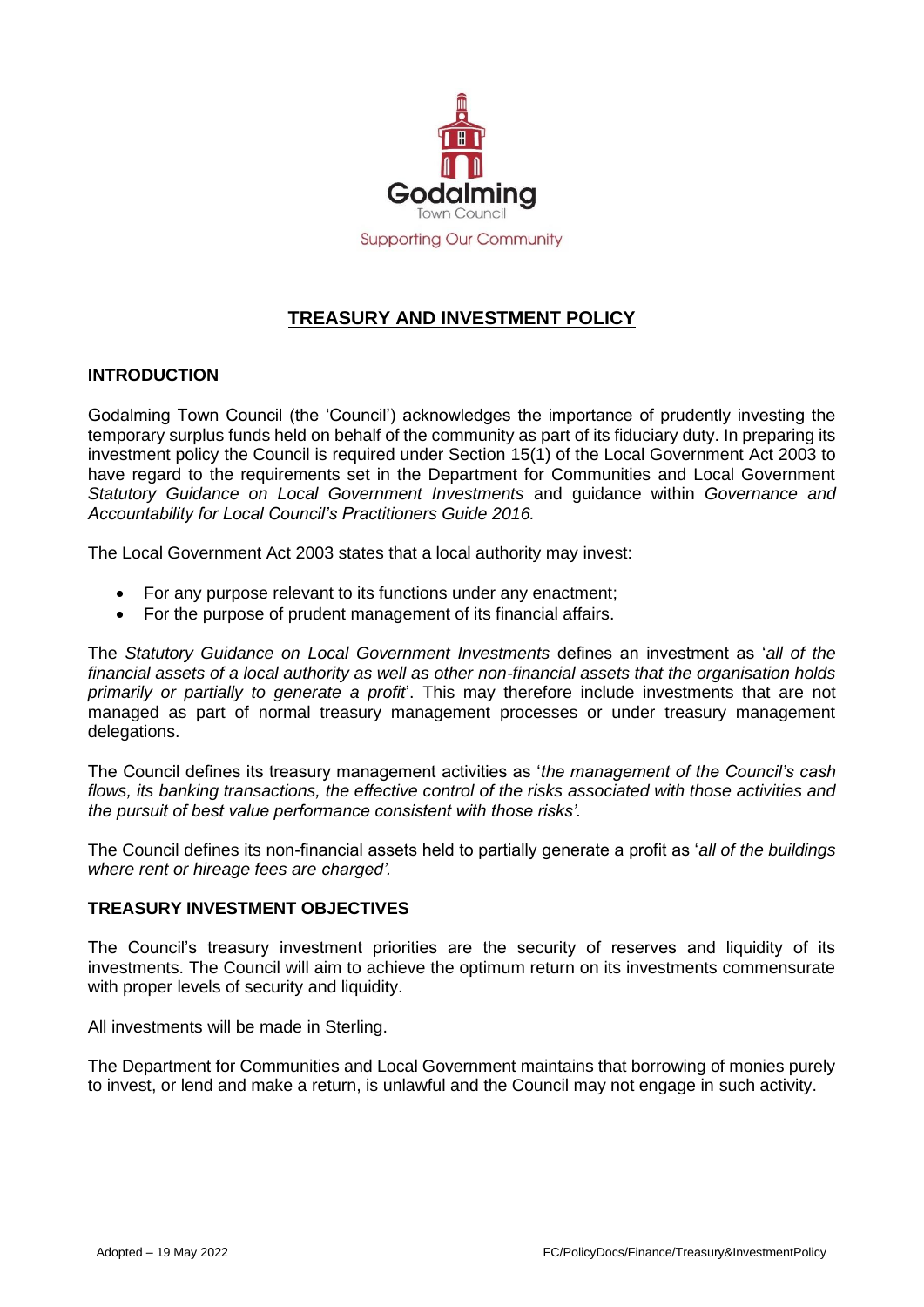## **SHORT TERM TREASURY INVESTMENTS**

Short term investments are those offering high security and high availability, made in Sterling and maturing within two years.

For the prudent management of its treasury balances whilst maintaining sufficient levels of security and liquidity, the Council will use deposits with banks and building societies, Licensed Deposit Takers (licensed by either the Prudential Regulation Authority or Financial Conduct Authority), UK local authorities and other UK public authorities.

Institutions should meet the required rating at the time of investment.

Required ratings:

| <b>Type</b>                                                            | <b>Minimum</b><br>Rating | <b>Definition</b> |     |                                                                                                                                                                         |
|------------------------------------------------------------------------|--------------------------|-------------------|-----|-------------------------------------------------------------------------------------------------------------------------------------------------------------------------|
|                                                                        | <b>Fitch</b>             | Moody's           | S&P |                                                                                                                                                                         |
| <b>Short Term</b><br>investments (maturities<br>of less than one year) | F1                       | $P-1$             | A2  | Strong capacity to meet<br>financial commitments. Low to<br>medium risk. Numeral indicates<br>higher end of rating                                                      |
| Medium Term<br>investments (maturities<br>of up to five years)         | AA                       | AA                | AA  | Strong capacity to meet<br>Financial commitments, but<br>somewhat susceptible to<br>adverse economic conditions<br>and changes in circumstances.<br>Low to medium risk. |

The Responsible Finance Officer, in consultation with the Chairman of the Audit Committee and Proper Officer, shall have the delegated power to invest in short term investments, with any such investment reported to the next Full Council meeting. The Council is ultimately responsible for its investments.

## **NON-SPECIFIED TREASURY INVESTMENT**

These investments have greater potential risk – examples include investment in money markets, stocks and shares.

Given the unpredictability and uncertainties surrounding such investments, the Council will not use this type of investment.

## **LONG TERM TREASURY INVESTMENTS**

Long term treasury investments shall be defined as greater than two years. The Council will use the same criteria for assessing long term investment as for short term investments. Should the Council wish to invest for periods greater than two years, it **must** identify the procedures for monitoring, assessing and mitigating the risk of loss of invested sums before committing to such an investment. The Responsible Finance Officer shall require Full Council approval before entering into any long term investment. The Council is ultimately responsible for its investments.

#### **NON-FINANCIAL ASSETS**

The Council's strategy in relation to the buildings it holds for income generation is to undertake regular maintenance to ensure they remain in proper working order, and to accumulate sufficient reserves to enable any major maintenance works to be completed as and when required.